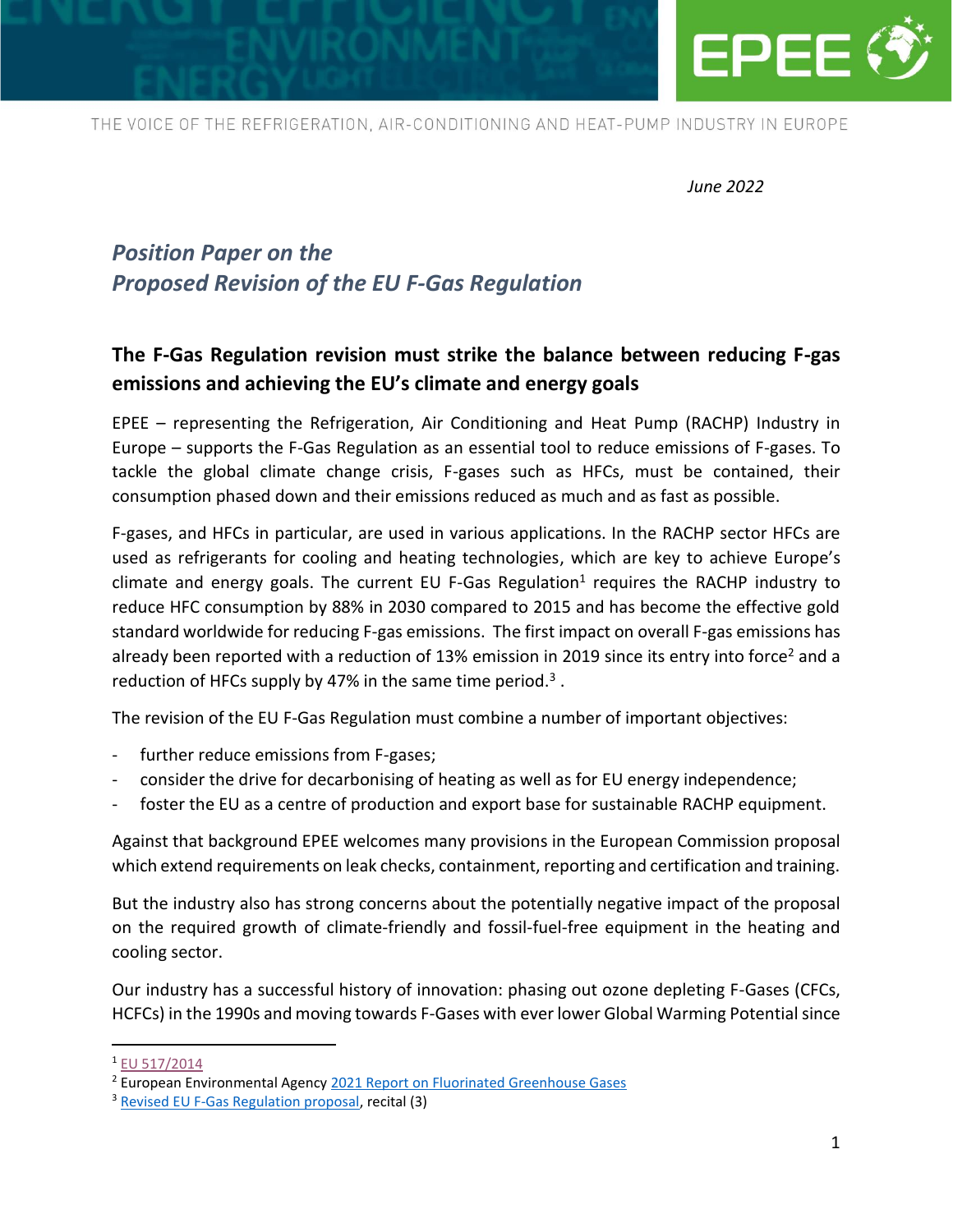

2010. We are committed to further innovating and accelerating the move to lower GWP HFCs, to the newest generation of F-Gases (such as HFOs), as well as to natural refrigerant gases such as hydrocarbons or  $CO<sub>2</sub>$ . EPEE members have pioneered, for example, the use of alternatives in commercial refrigeration - which has delivered the bulk of HFC emission reductions since the EU phase-down was put into place in 2015.

This refrigerant transition must consider that by far the biggest contribution of our industry to the European Green Deal is to move heating and cooling away from fossil fuel use and towards efficient heat pump equipment based on fossil-fuel-free electricity. EPEE modelling shows that abated  $CO<sub>2</sub>$  in 2050 from heat pumps systems will be 47 times greater than their direct (i.e. refrigerant) and indirect (i.e. electricity) greenhouse gas emissions:

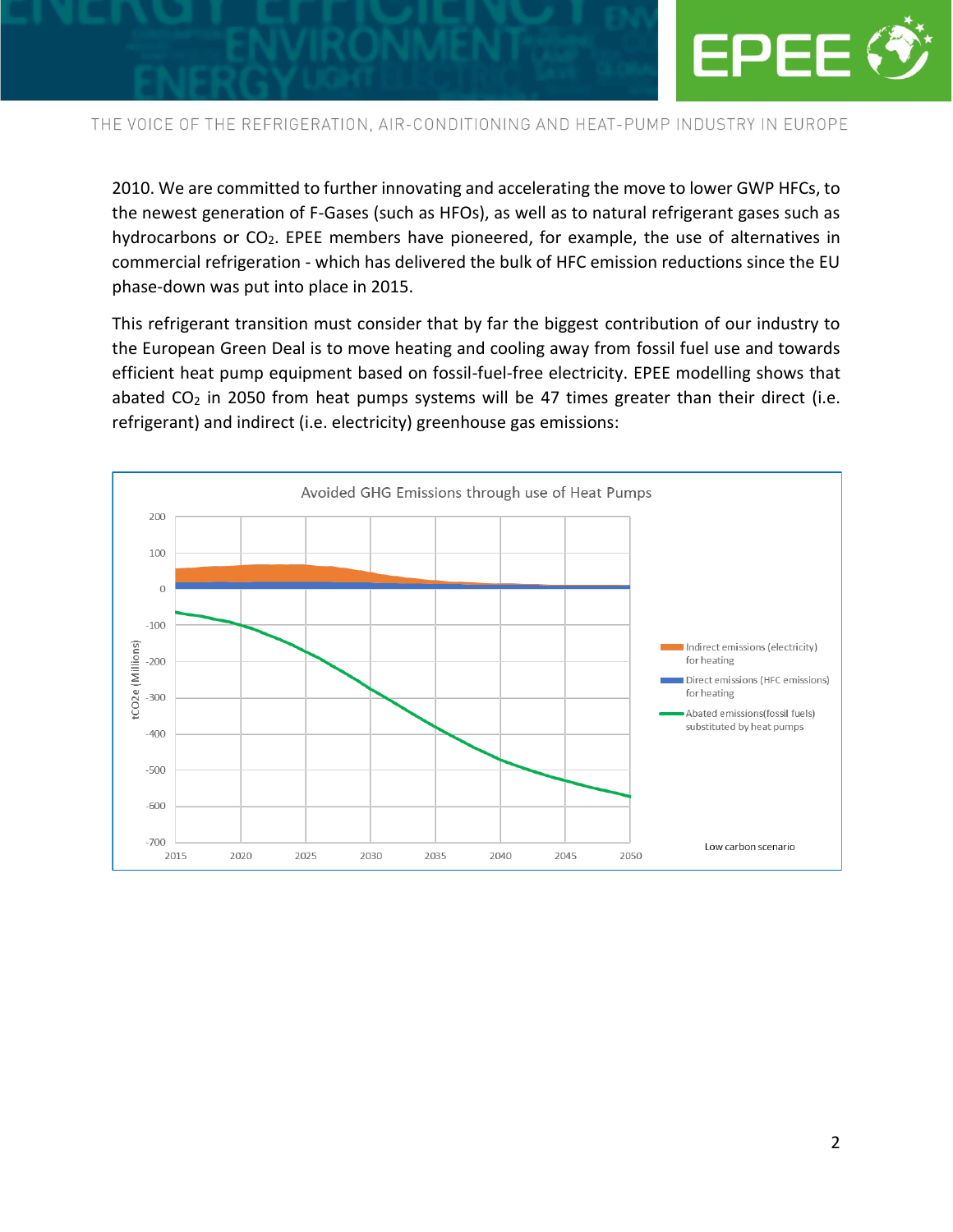

## **The proposed HFC phase-down is in reality an HFC phase-out by 2027 that would seriously jeopardize an accelerated and comprehensive heat pump roll out in the EU in the coming years**

The EU needs millions of new heat pumps to be installed quickly to fulfil its 2030 climate targets. This urgency has further increased with the need to achieve independence from fossil fuel imports as soon as possible. In that context, EPEE has updated its HFC Outlook EU model<sup>4</sup> to take into account the REPowerEU objective of 10 million new hydronic heat pumps by 2027 and a further 20 million by 2030/31. In the graph below, the yellow line shows the increased need for HFCs compared to the original (grey) trajectory based on the decarbonisation goals of the Fit-for-55 package and the European Green Deal. **Even without the RePowerEU remodelling, the needed amount for RACHP<sup>5</sup> is much higher than the HFC quota now proposed by the European Commission.**



*Source: HFC Outlook EU*

As the second graph shows, **just the HFC demand for servicing existing RACHP equipment<sup>6</sup>** would **exceed the available quota from 2027**, **so nothing would be left for new equipment in the EU, let alone exports**.

<sup>4</sup> The modelling tool "HFC Outlook EU" projects the demand and emissions of refrigerants in the EU as well as the energy use and  $CO<sub>2</sub>$  emissions of RACHP equipment. More information under thi[s link.](https://epeeglobal.org/hfc-outlook-eu/)

<sup>5</sup> The HFC quota available for RACHP, pictured in this graph, are the proposed maximum quota in the Commission proposal reduced by the quota allocated to the production of Metred Dose Inhalers (MDIs) which the revision proposal has included again in the HFC phase-down.

<sup>&</sup>lt;sup>6</sup> Servicing means: operation and maintenance to top up leakages and for retrofitting to replace the high GWP refrigerant R-404A.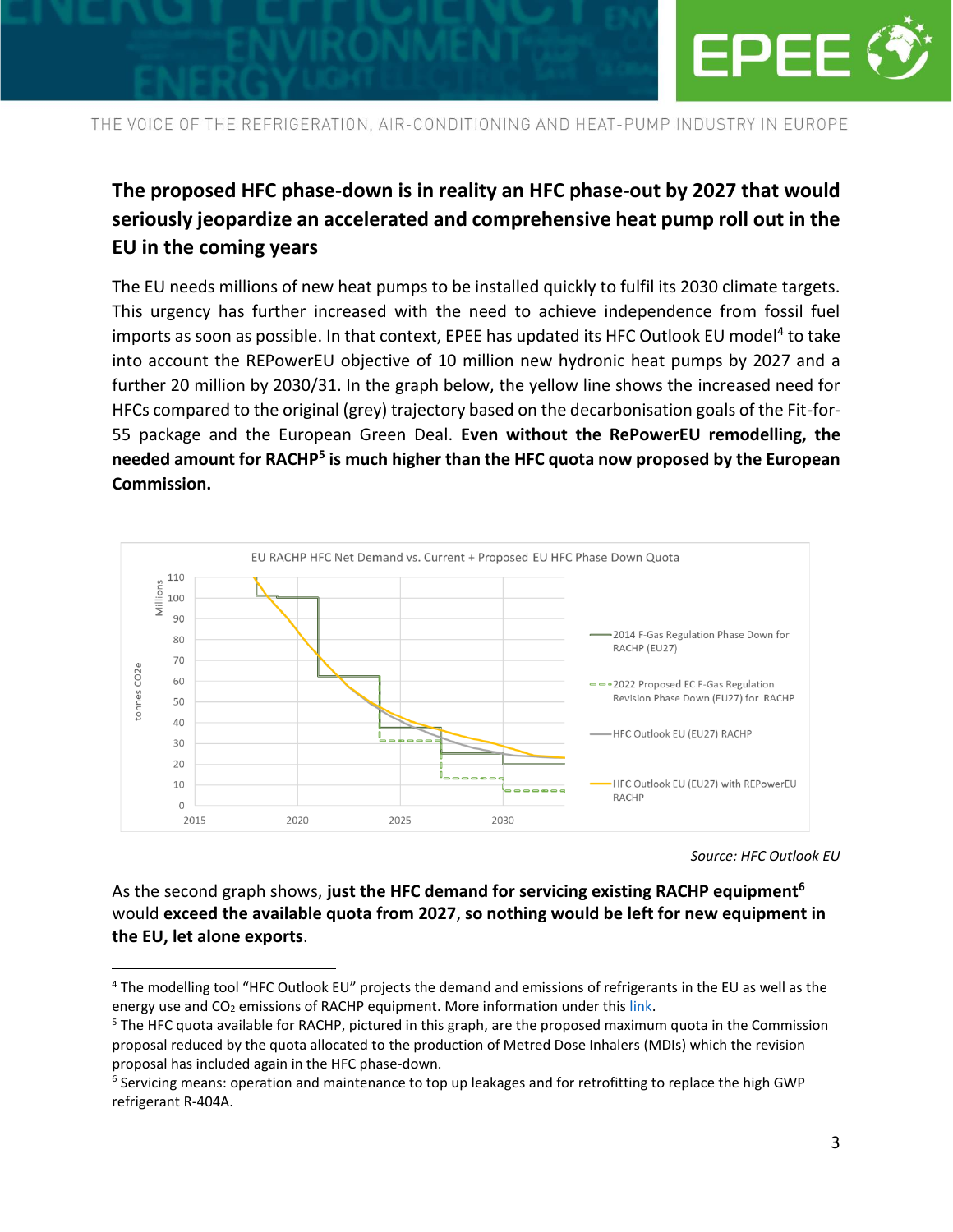



These projections already take into account a massive, expected increase in the re-use of HFCs through recycling and reclamation from end-of-life equipment.<sup>7</sup> Also, the current 68 Mt CO<sub>2</sub>e of unused authorisations, which allows non-EU manufacturers to import pre-charged RACHP equipment into the EU, is likely to be used up by 2027 considering the expected strong growth in heat pump equipment.

**The proposed HFC phase-down is a de facto phase-out of HFCs in new equipment as of 2027, which would seriously jeopardise the 2030 climate and energy goals, including the move towards Zero-Emission Buildings, and even more to the accelerated heat pump roll out objective with 30 million additional heat pumps to wean the EU off gas imports.** 

**According to the proposal, all new equipment from 2027 would need to immediately use near zero GWP refrigerant, such as hydrocarbons or HFOs, which is an unrealistic timeline both in terms of technological development and in terms of the needed number of installers trained and certified to handle the new refrigerants, many of which are flammable.**

**In addition, if new equipment is now purchased using low GWP HFCs then maintenance possibilities would be greatly reduced considering the currently expected lifetime of equipment is more than 10 years. Having to replace relatively new equipment for lack of HFCs would go against the recently announced EU's Sustainable Products Initiative.**

 $<sup>7</sup>$  EPEE strongly supports measures to incentivize the re-use of HFC refrigerants from existing equipment at their</sup> end-of-life. The HFC Outlook EU projects that by 2025 the amount of HFCs that can be used from reclaimed and recycled HFC refrigerants will be around 28 Mt CO<sub>2</sub>, which would already be a massive increase from current levels.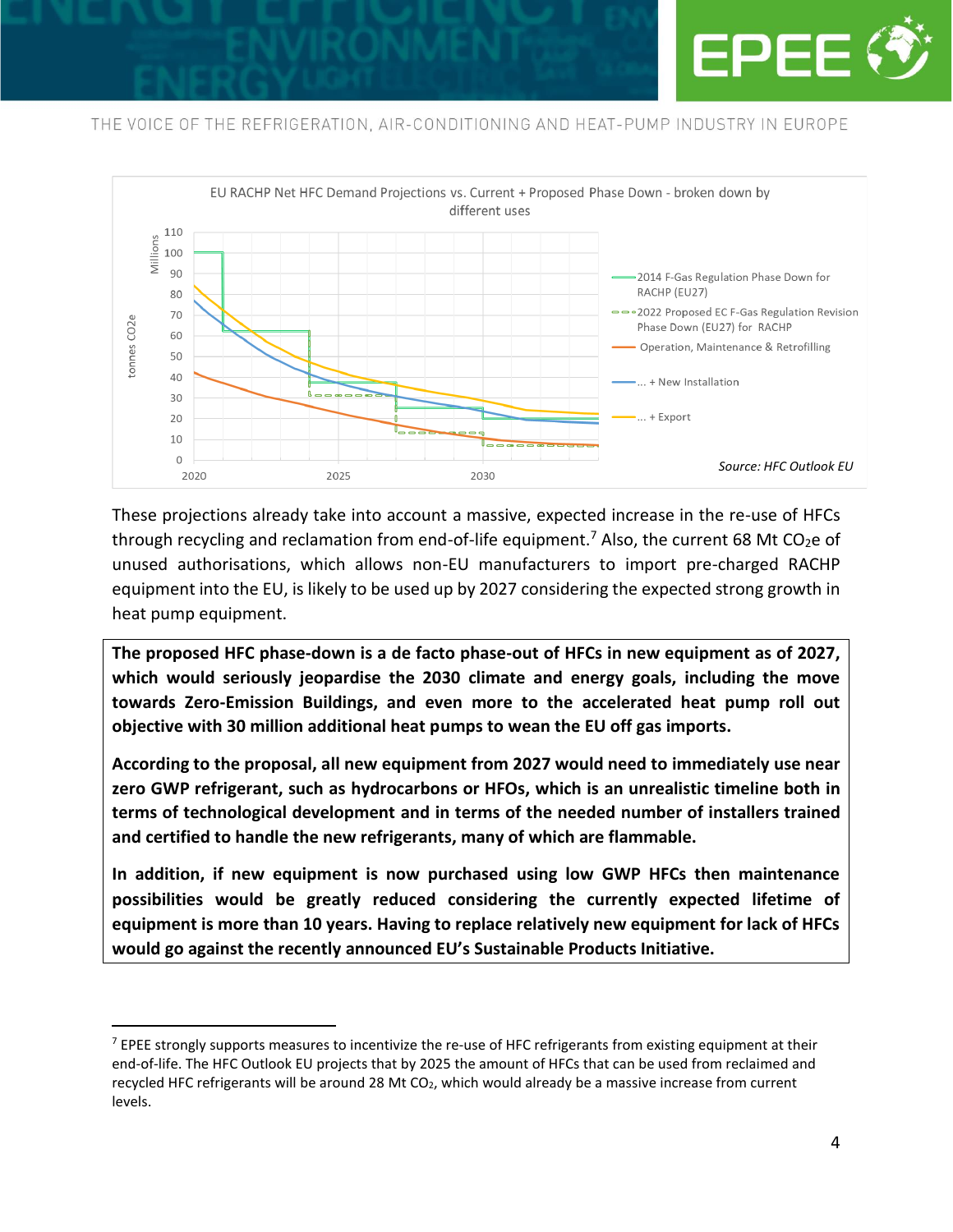

## **The European Commission's model makes a number of untransparent and unrealistic assumptions about the speed of the refrigerant transition**

The Impact Assessment study made for the European Commission to design the proposed phasedown ambition shows a number of assumptions that lead to overestimating the speed of the refrigerant transition in the RACHP sector between 2024 and 2030.

While the study shows that the current phase-down would ensure meeting the Montreal Protocol ambitions, the choice has been made to propose moving towards a much stricter phasedown scenario already from 2024. However, the assumptions and projections made to sustain this scenario are not realistic. Contrary to the assertions of the study, individual sectors require much more than four years to transition to new refrigerants – from R&D development until the market reaches full production and mass deployment, installation and adoption by consumers. It should be noted that each model change is not only a change of refrigerant but also requires compliance with other EU legislation such as Ecodesign regulations (which are currently being revised for the RACHP sector as well), the Low Voltage Directive, Machinery Directive, or Pressure Equipment Directive.

Below are a number of examples on how the study is underestimating the need for quotas and refrigerants at least until 2030:

- For split Air Conditioning Systems and Heat Pumps below 12kW, the study assumes<sup>8</sup> that all units would move to R-290 between now and 2024, while today the market penetration rate is very low for R-290 units. This means that thousands of Air-to-Air and hydronic heat pump models would need to be redesigned and changed to a new flammable refrigerant in less than 3 years. In addition, the supply chain would need to be ready to deliver the adequate compressors and other components, and the new models would need to be accepted by consumers and installers to be trained and certified for flammable refrigerants. Furthermore, the study fails to give details on the feasibility of such a shift to R-290 for multi-split units which represent more than 15%<sup>9</sup> of total split AC sales <12kW.
- A second example is for the small and large chiller categories  $10$ . The study assumes that, by 2024, respectively more than 50% of small chillers and 70% of large chillers will rely on water/ammonia as a refrigerant, rather than on HFCs or HFOs, while today to our knowledge only a limited number of units have been placed on the market using water as a refrigerant.

<sup>8</sup> Page 140, of [study annex](https://ec.europa.eu/clima/system/files/2022-04/f-gases_external_preparatory_study_annexes_en.pdf)

<sup>9</sup> Review of Regulation 206/2012 and 626/2011 Air conditioners and comfort fans Task 2 report

<sup>&</sup>lt;sup>10</sup> Page 144 study annex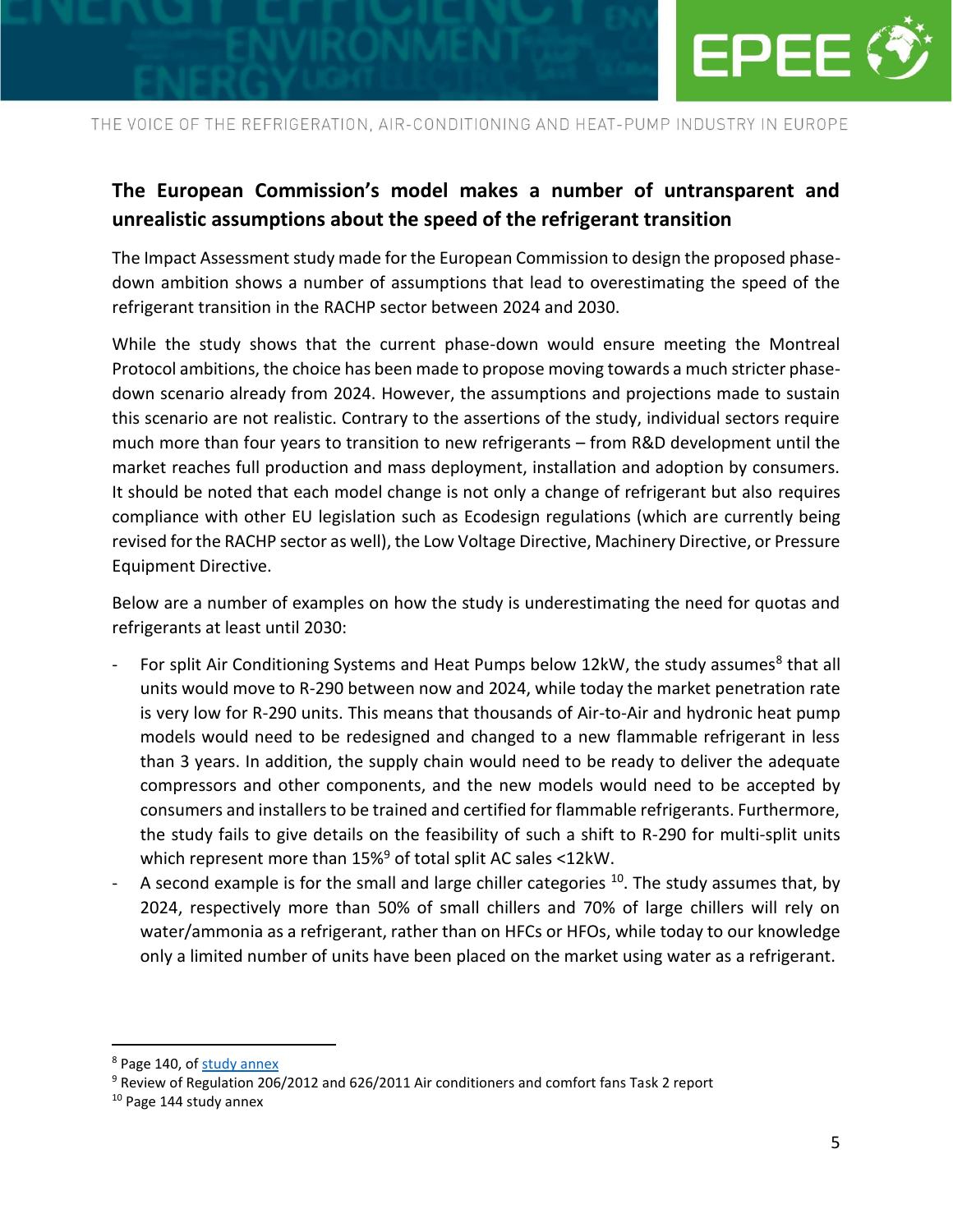

According to the Eurovent and Keymark databases, there are overall more than 50,000 different types of RACHP models which would need to be redesigned in less than 3 years, of which 30,000 are heat pumps.

**EPEE cautions for a more balanced phase-down approach, taking into account the realistic transition time of the sector, the European Green Deal's ambitions and the REPowerEU acceleration.** 

**Maintaining the current phase-down at least until 2030 would ensure sufficient refrigerants are available to accommodate for the needed roll out of heat pumps.**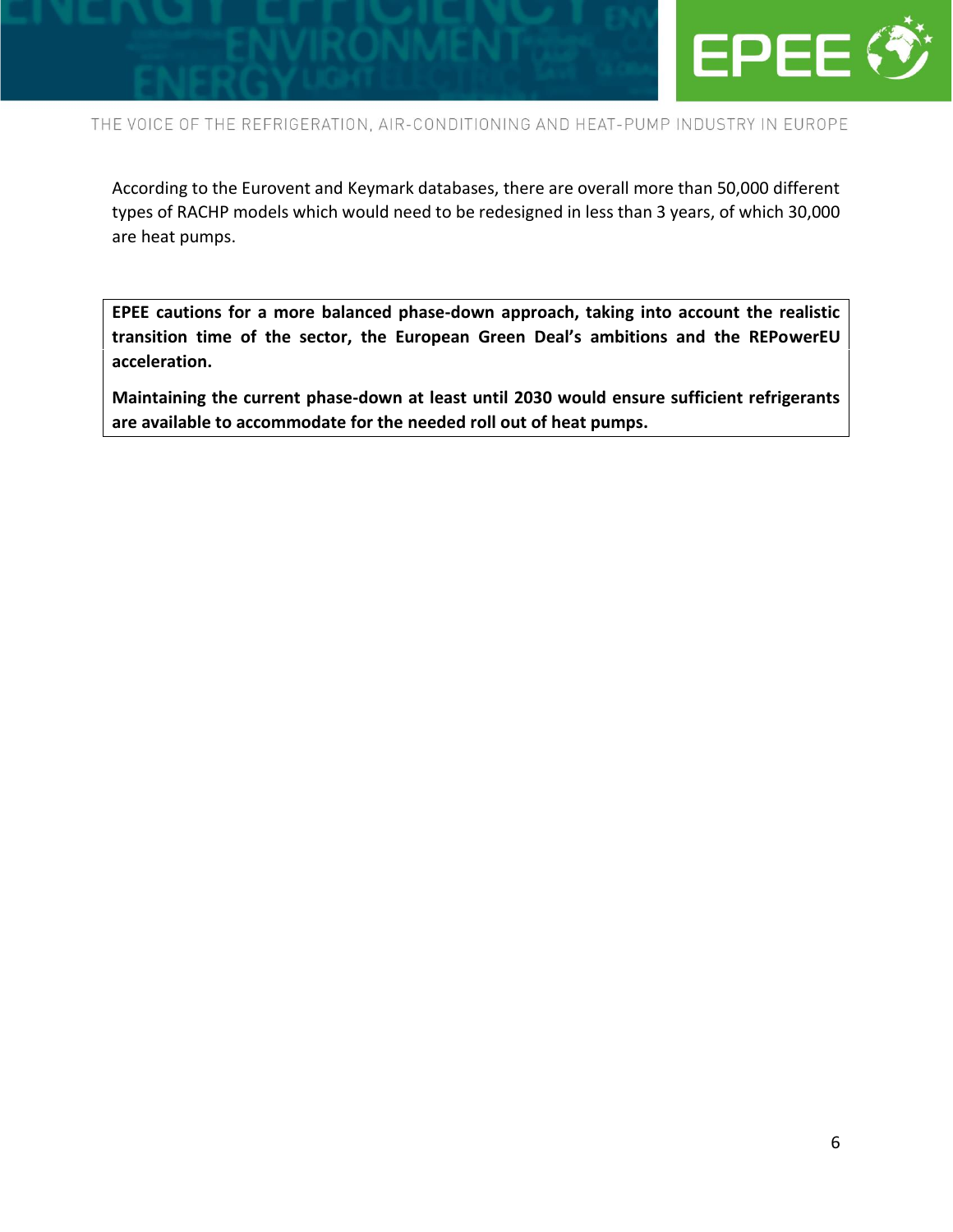

**The scope of the proposed bans would be incoherent with the proposed phasedown and create uncertainty as well as enforcement challenges for market authorities. The specific bans pertaining to heat pumps would be detrimental to the REPowerEU objectives and should be removed.**

#### **General Comments**

The proposed placing-on-the-market bans for RACHP equipment would not have much meaning with the proposed HFC phase-down scenario given that the maximum HFC quota would be in reality a phase-out in 2027 for new equipment.

Irrespective of that incoherence the way that a number of proposed bans are currently formulated would create uncertainties due to unclear definitions and lead to counterproductive effects for energy efficiency and the circular economy. Some of the definitions would be very difficult, if not impossible, to enforce by market authorities.

Moreover, the placing-on-the-market-bans of products and equipment now also include "parts thereof", which would impact spare parts and other components and thus make the repair and upgrading of existing equipment impossible. This is contradictory to the EU Circular Economy Strategy and EU Sustainable Product Initiative (SPI).

### **Comments on specific bans pertaining to refrigeration**

### *Annex IV (12): Any self-contained refrigeration equipment that contains fluorinated greenhouse gases with GWP of 150 or more – from 2025*

- The term "self-contained" is not defined. It is basically a catch-all term which would include any refrigeration equipment, such as transport refrigeration or even chillers used for refrigeration. Such a widespread ban would not be realistic within the proposed timeframe.
- It is unclear why the safety exemption, which the European Commission proposed in bans on split air-conditioning and split heat pump equipment, would not also be applicable to the equipment in this ban as it may be faced with safety limits as well.

### *Annex IV (13): Stationary refrigeration equipment that contains, or whose functioning relies upon, HFCs with GWP of 2 500 or more except equipment intended for application designed to cool products to temperatures below – 50 °C – from 2020*

and

*Annex IV (14): Stationary refrigeration equipment, that contains, or whose functioning relies upon, fluorinated greenhouse gases with GWP of 2 500 or more except equipment intended for application designed to cool products to temperatures below – 50 °C – from 2024*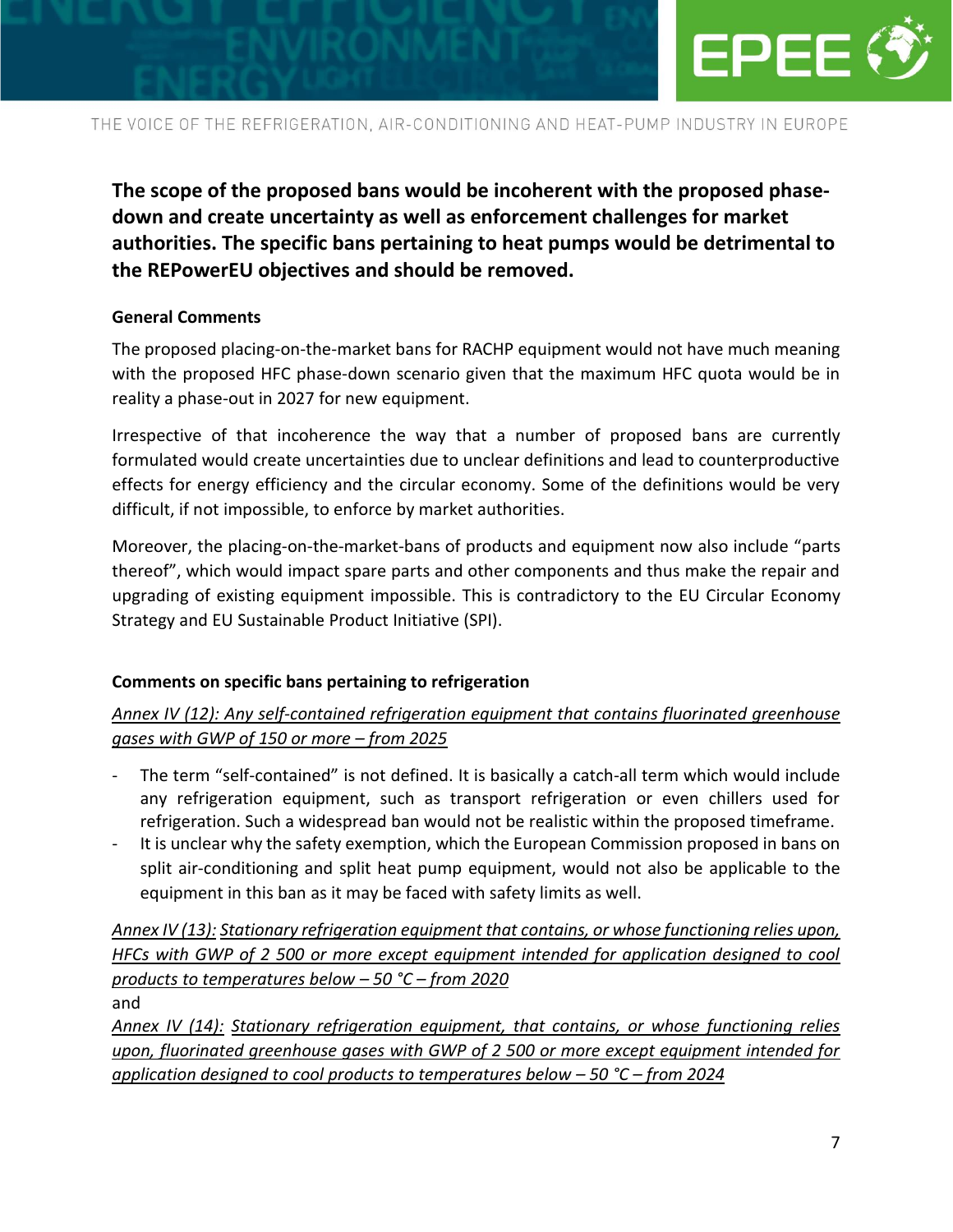

The GWP threshold of 2500 is outdated. The current market portfolio is already within a GWP limit of 1500.

*Annex IV (15): Multipack centralized refrigeration systems for commercial use with a rated capacity of 40 kW or more that contain, or whose functioning relies upon, fluorinated greenhouse gases listed in Annex I with GWP of 150 or more, except in the primary refrigerant circuit of cascade systems where fluorinated greenhouse gases with a GWP of less than 1500 may be used – from 2022*

- This provision could be extended to multipack centralized refrigeration systems for other uses, but only if the definition of "multipack centralized systems" is technically clear.
- The specific GWP for the primary refrigerant circuit of indirect cascade systems is outdated and not in line at all with the proposed accelerated phase-down in Annex VII. .

### **Comments on specific bans pertaining to air conditioning and heat pumps equipment**

Below product bans would impact heat pump technology which is essential for EU building decarbonization and the REPowerEU ambitions. No heat pump technology (neither air-to-air nor hydronic) should therefore be subject to bans in this revision. Such a removal would not be in contradiction with the overall HFC phase-down and the EU commitment for the Montreal Protocol. It is essential that the necessary HFC quota are made available to all heat pump manufacturers, which need the time for a proper phase-down while providing for affordable heat pump solutions in all EU member states and beyond.

Irrespective of the call to remove these bans from the list in Annex IV, EPEE would like to point to a number of incoherent and unclear points:

### *Annex IV (17): Plug-in room and other self-contained air-conditioning and heat pump equipment that contain fluorinated greenhouse gases with GWP of 150 or more – from 2025*

- The scope of the ban is unclear. There is no definition of "self-contained" and no reference to size of the equipment to which this would apply. According to the EN 378 Standard, "selfcontained" is a wide variety of products including chillers, roof tops but even some type of split systems.
- The Impact Assessment suggests that the ban would cover factory-sealed equipment such as domestic cooking or washing/drying appliances not yet covered by other bans. However, in the absence of clear definitions, this ban could be interpreted differently among national authorities as well as by market actors. In principle it could be applied to monobloc heat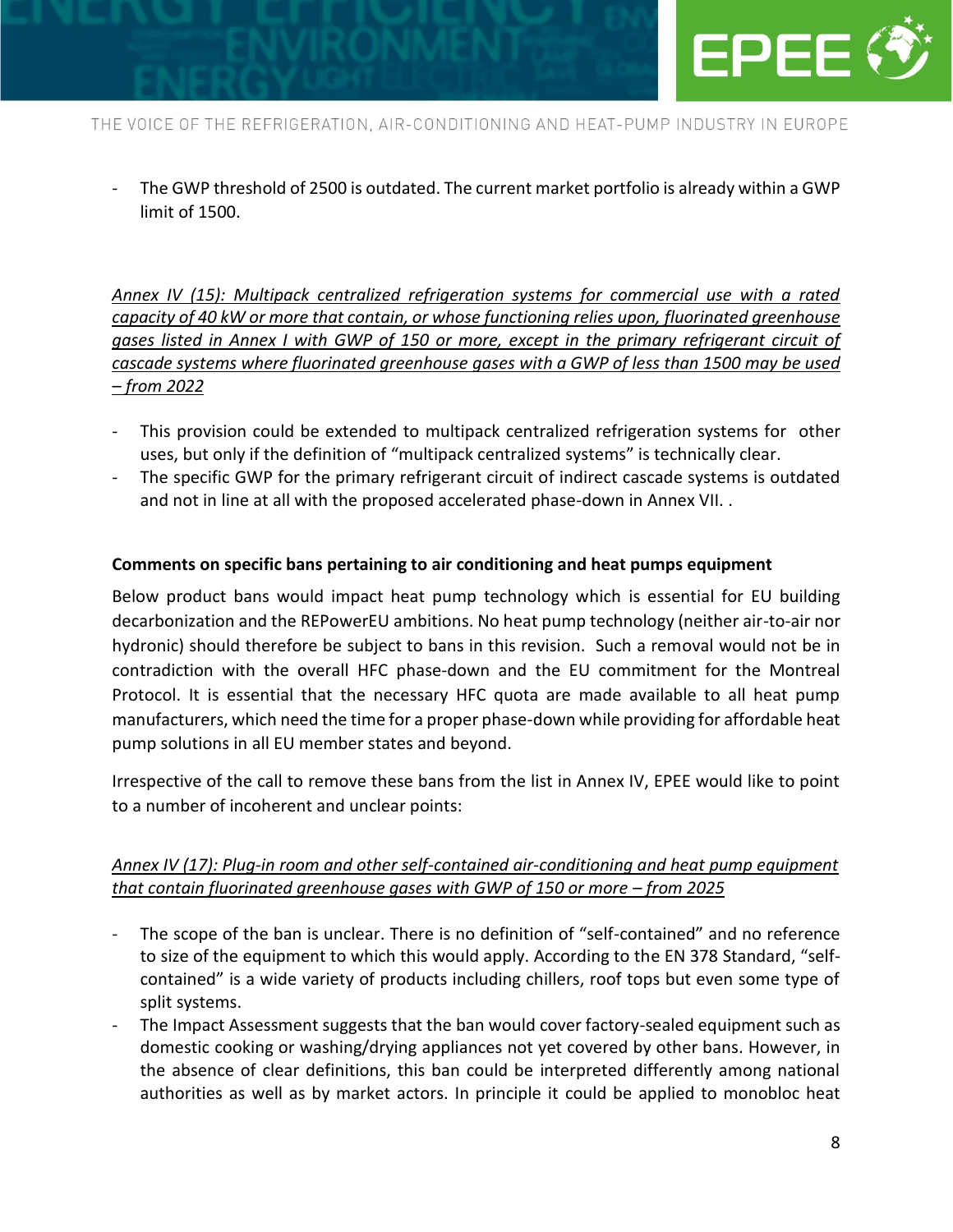

pumps regardless of their capacity. As these products were not subject to any ban under the current regulation, such an abrupt transition (less than 2 years between publication and implementation) would be impossible to implement for manufacturers.

It is unclear why the safety exemption, included in bans on split systems, would not also be applicable to the equipment in this ban which may be faced with safety limits as well.

### *Annex IV (18b) Split systems of a rated capacity of up to and including 12 kW containing, or whose functioning relies upon, fluorinated greenhouse gases with GWP of 150 or more, except when required to meet safety standards – from 2027*

- While it is a positive recognition that safety always comes first, it is entirely unclear how the exception "when required to meet safety standards" could be enforced by Market Surveillance authorities. EU harmonized standards can be referred to in the context of EU legislation to show that they can be safely used taking into account the instructions of the installation & user manual. As such, the reference is not related to possible alternative products that use a different refrigerant. Moreover, not only standards but also building safety codes or local regulations could prevent the use of flammable refrigerants in a number of cases.
- The ban concerns any split system single or multi-split, regardless of its vector (air, water, direct expansion, indirect etc). We doubt that a proper assessment has been done screening all safety standards, all energy efficiencies and installation considerations for all those vectors, types (single and multi-split) and capacity ranges. Thus, we wonder how the proposed capacity (cooling and/or heating) has been determined, as such information is not available neither in the Impact Assessment nor in the support study.

### *Annex IV (18c): Split systems of a rated capacity of more than 12 kW containing or whose functioning relies upon, fluorinated greenhouse gases with GWP of 750 or more, except when required to meet safety standards.*

Here again, we put a word of caution on the practicability and enforceability of the "when required to meet safety standards". Especially for larger capacity equipment, certain national codes for certain public buildings do prevent the installation of mildly flammable refrigerants. Member States should commit to address this issue.

**EPEE is looking forward to working with the co-legislators in order to define clear definitions and denominations that will ensure legal certainty and enforceability of the legislation, avoiding loopholes, while also discussing the relevance and appropriateness of certain bans, in light of safety standards, energy efficiency considerations and installations needs.**